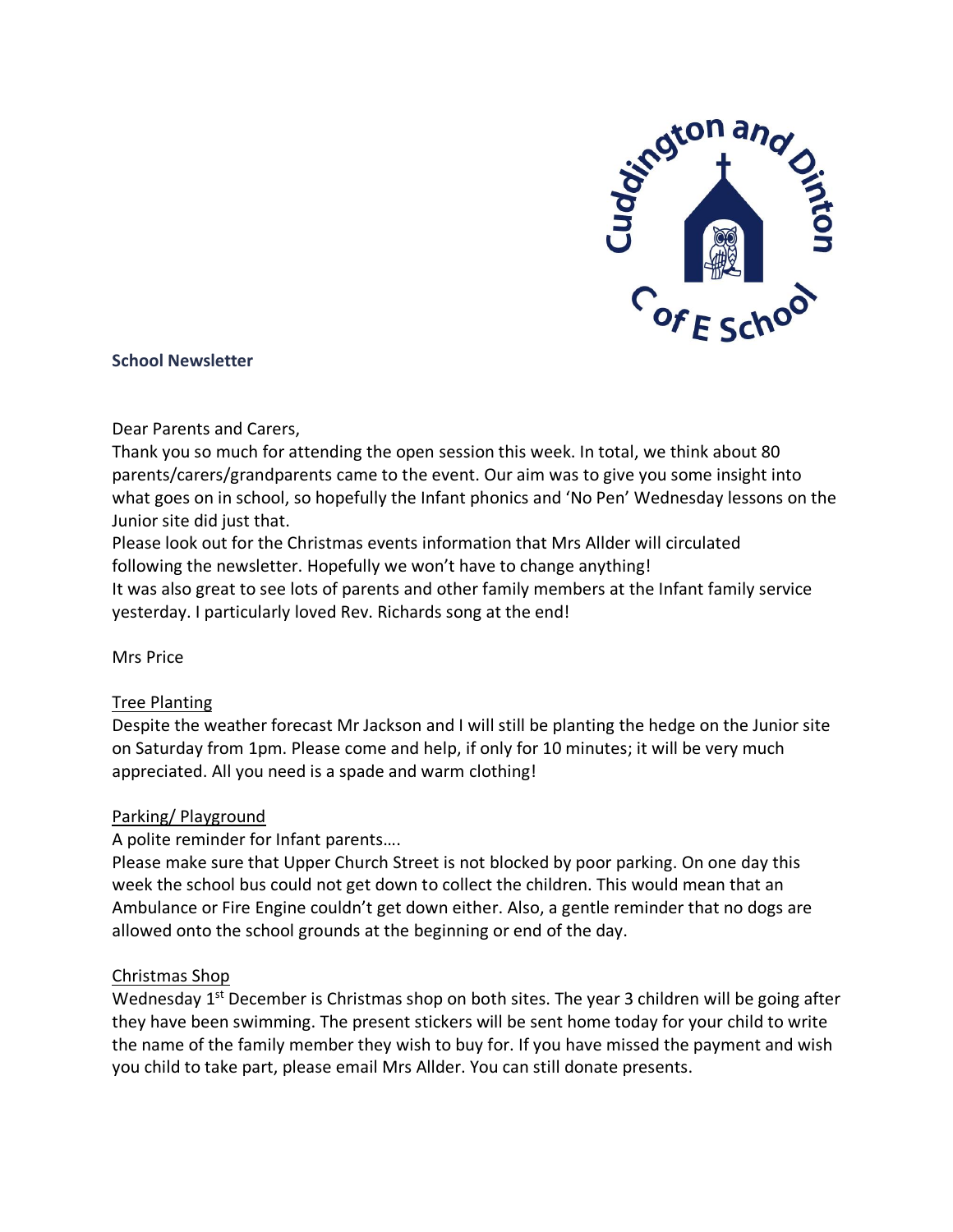A huge thank you on behalf of all the children and F4CADS on the amazing array of gifts donated for the Christmas Shop. The children are all getting excited - please remember to bring in a named carrier bag and your filled in labels on Wednesday 1st December.

### Infant Nativity

Hopefully everybody who wanted tickets has now got them. We have decided not to video the performance as we are offering 3 shows this year.

## Christmas Fayre

If you would like to help on a games stall, tombola or refreshments at the school Christmas fayre please contact one of the F4CADS team, any amount of time volunteered would be much appreciated.

## Carol Concert

We have made the very difficult decision to cancel the Church Carol Concert for parents this year. Due to the numbers of parents who have attended in previous years, we would have needed to do at least three performances, and this would not have been possible. We therefore are going to sing the carols at the school Christmas Fayre. We will let you know what time your child will be performing, Infants and Juniors. Well, done to Joseph O, Blayne, Harrison and Archie Di, for getting the solo parts.

## Peer Mentors

On Wednesday 24th November, Freddie F, Genevieve, Rosie, Cooper, Molly M, Milly, Annabel, Myles, Archie Di and Gabriel all spent a day with a worker from MIND learning how to be Mental Health Peer Mentors. Mrs Clarke was with them for the training and commented on how mature they were in their approach to this very important role. In next weeks newsletter they will explain what they are doing to help the children in the school with their mental wellbeing. We are all very proud of them!

### Pyjama Day

Thank you so much. We raised a total of £432 for Children in Need.

### F4CADS

Please remember these easy ways to raise funds for school.

Sign up to easyfundraising & raise FREE donations every time you shop online with over 6,000 retailers. John Lewis, Argos, Uswitch, eBay and many more are waiting to give a free donation. Plus once you've signed up and raised £15 in donations, easyfundraising will give us an extra £15 bonus donation! Sign up to support us here

– <https://www.easyfundraising.org.uk/invite/bjoful/>

And Amazon Smile: Please take a moment to setup your amazon shopping account into an AmazonSmile account supporting F4CADS.

On the search bar within Amazon.co.uk you type amazon smile. This brings up a list of charities, search "Friends 4 Cads", select the tick box and agree to always go through Amazon Smile. And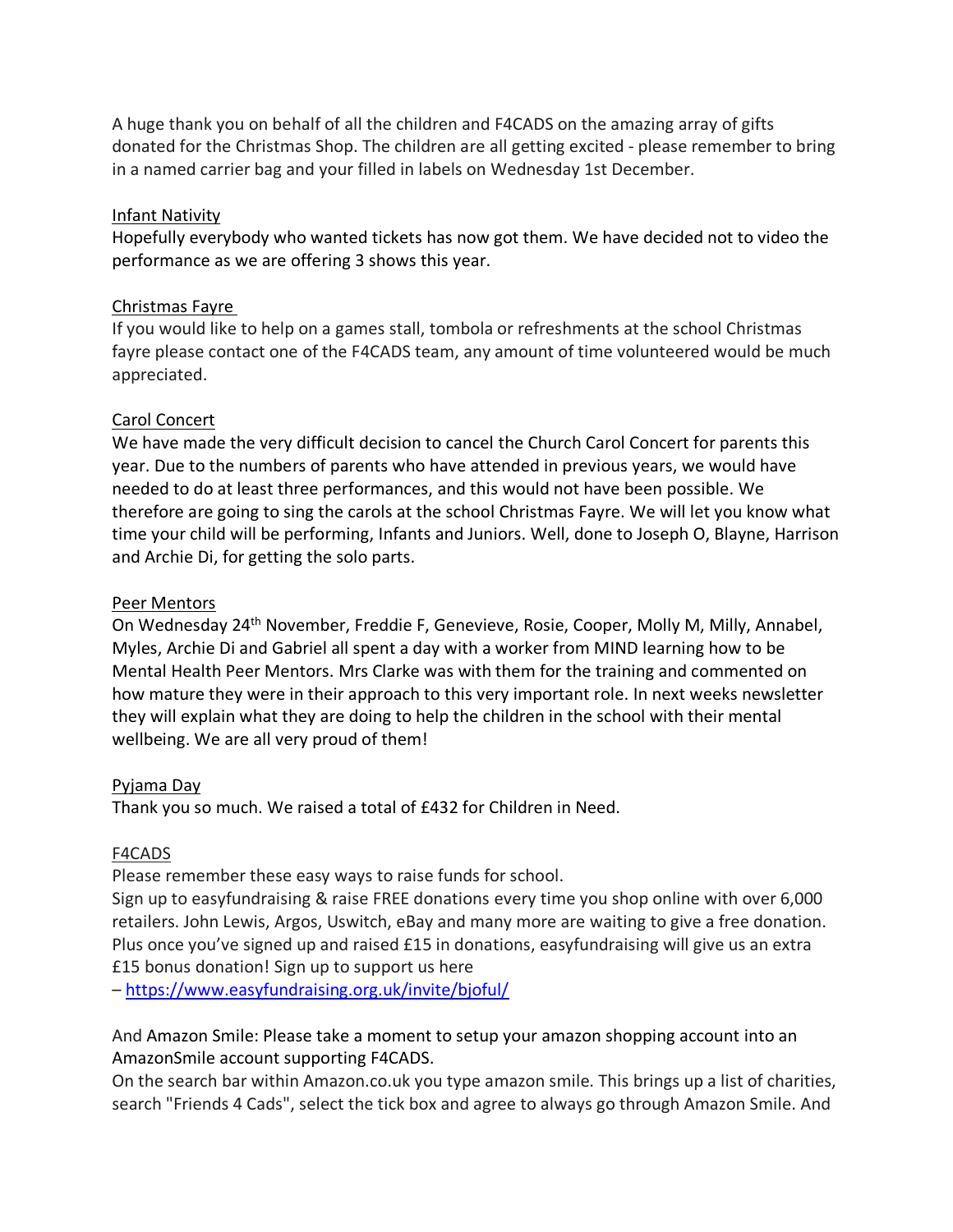that's it, your account is set to always donate to F4CADS. Just double check before you checkout that you have smile amazon at the top left corner. <https://smile.amazon.co.uk/ch/1035146-0>

Important Dates -

29th November year 5 & 6 to Waddesdon Manor

1st December Christmas Shop Infant site (am) Junior site (pm) 2nd December Whole School Christmas Service at Dinton church 3rd December Chocolate mufti 3rd December Infant Nativity dress rehearsal (pm) 6th December Infant Nativity Performance (9.30 – 10.30) & (1.30 – 2.30) 7th December Infant Nativity Performance (1.30 – 2.30) 8th December School NHS nasal flu vaccinations 8th December year 6 NHS height & weight assessment (am) 10th December Christmas Fayre at Junior site (5 – 7.30pm) 16th December Christmas jumper Day and Junior quiz 16th December Infants Christmas party and Santa visit 17th December Half Day finish 1.15pm Infants, 1.30pm Juniors

Payments Open -

Donations 2021 (junior site food contributions) Willersley Castle F4CADS Christmas Shop



Little Owls - Dale and Louis Yr 1 - Henry and Christopher Yr 2 - Ava and Tiago Yr 3 - Josh F and Jack Yr 4 - Ellie, Finlay and Samuel Yr 5 - Genevieve and Harry Yr 6 - Jessica and Milly